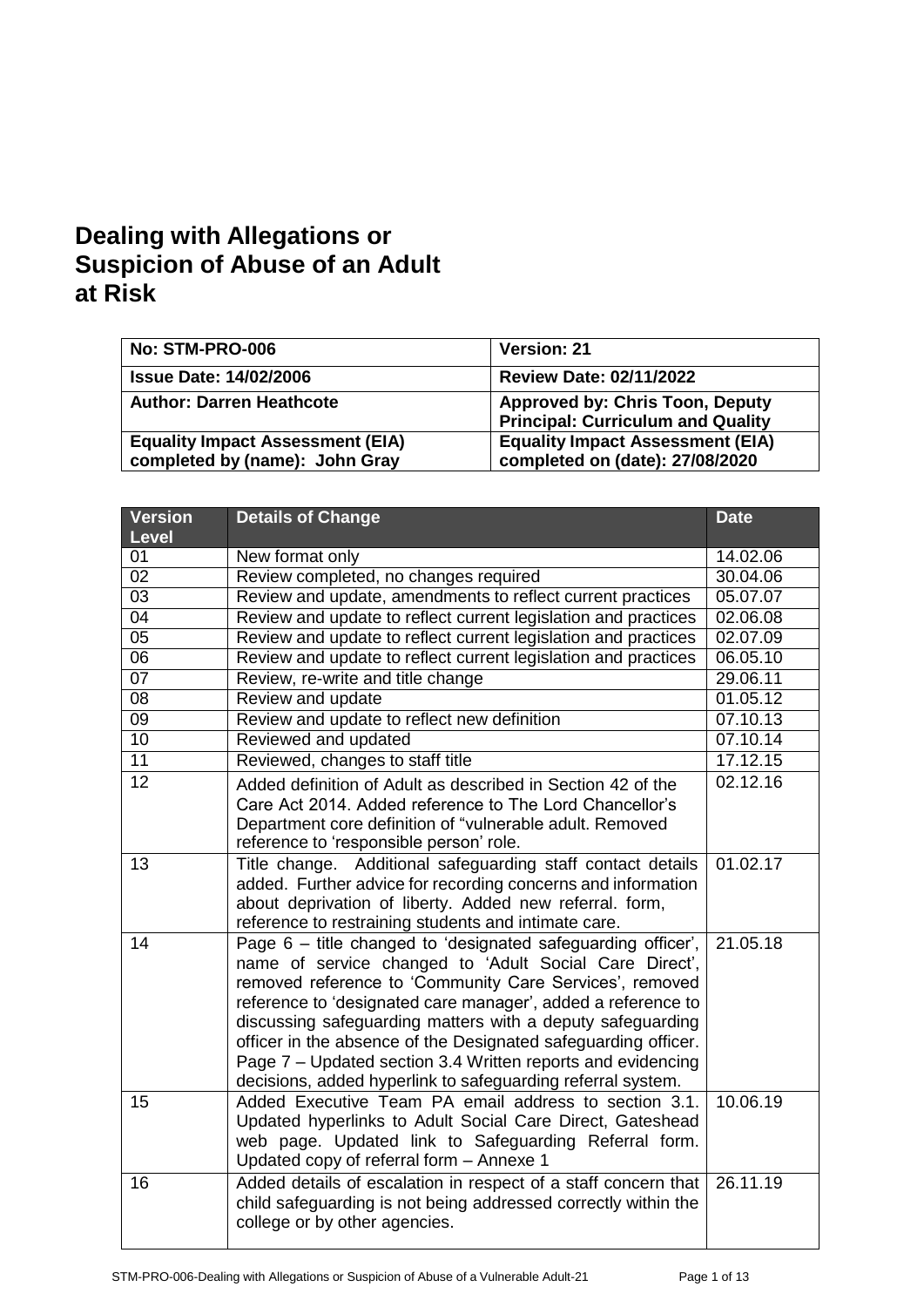| Reference made to the Safeguarding adults at risk addendum   27.08.20<br>- Covid-19 which offers further advice for staff during the<br>pandemic. Removed reference to staff members who have left<br>the college and added new staff member titles. Updated<br>annexe 1 paper safeguarding referral form and added the<br>safeguarding team email address. |          |
|-------------------------------------------------------------------------------------------------------------------------------------------------------------------------------------------------------------------------------------------------------------------------------------------------------------------------------------------------------------|----------|
| Removal of references to Director Student Experience role                                                                                                                                                                                                                                                                                                   | 02.11.21 |

## **Key search words for this document**

Allegations, suspicion, mistreatment, abuse, adults at risk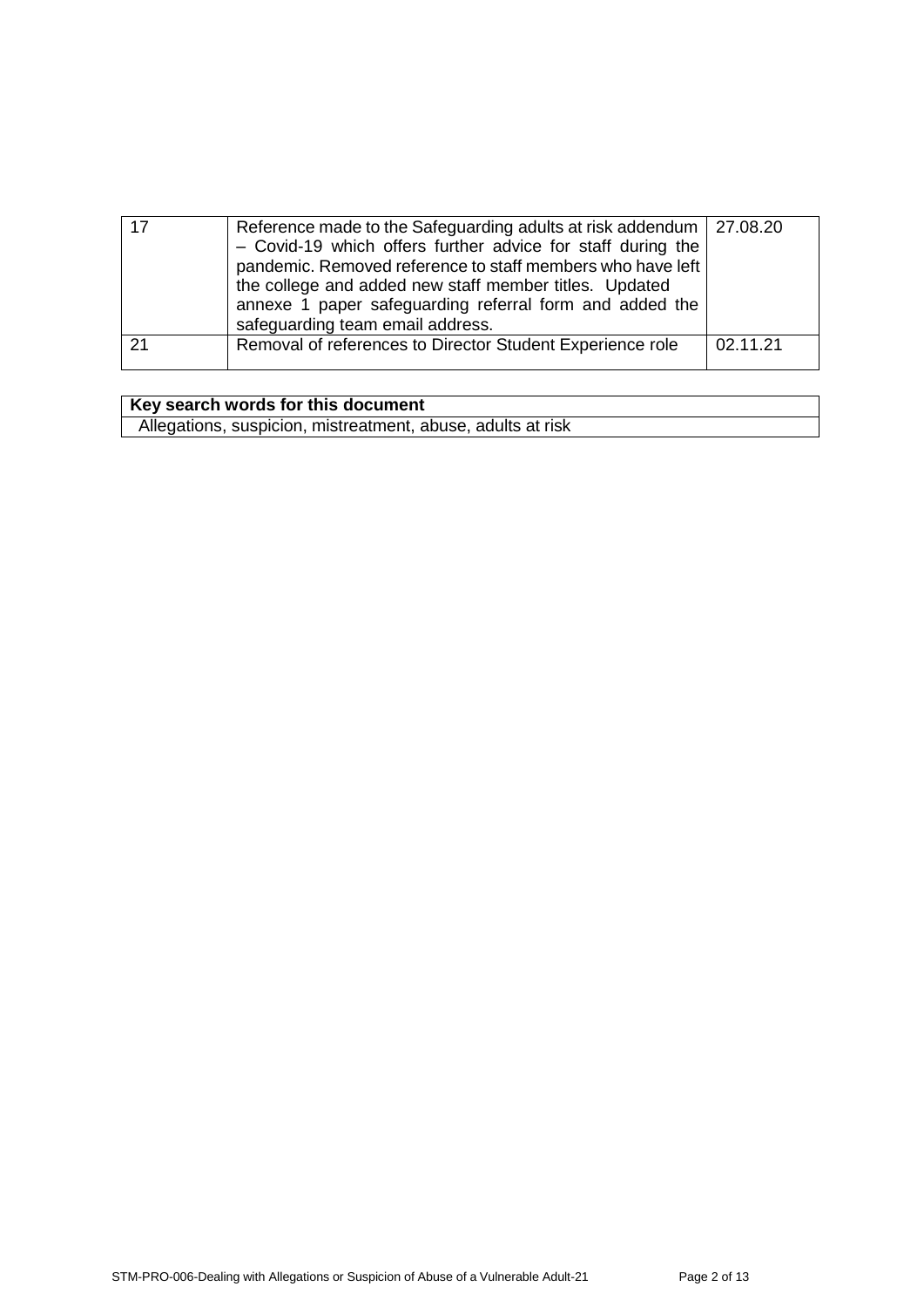## **01. Aims and Objectives**

## **Aims and Objectives**

The main priority for all is to ensure the safety and protection of adults at risk.

This procedure sets out the actions to take when dealing with allegations, suspicion or concern(s) of mistreatment and/or abuse of an adult at risk.

All concerns must be reported as outlined in this procedure.

To ensure use of the most up to date version of the procedure, staff should access an electronic copy via the Document Management section on Digital dash.

## **02. Scope**

**Scope**

It is the responsibility of all Gateshead College staff and those working on its behalf to be **alert** and report any allegation(s), suspicion or concern(s) of mistreatment and/or abuse of an adult at risk and to address any immediate protection issue.

This responsibility extends to all staff and volunteers not just those specifically workingwith adults at risk.

Definition of Adult in Section 42 the Care Act 2014:

An adult who may be vulnerable to abuse or maltreatment is deemed to be someone aged 18 or over, who is in an area and:

- i. Has needs for care and support (whether or not the authority is meeting any of those needs);
- ii. Is experiencing, or is at risk of, abuse or neglect; and
- iii. As a result of those needs is unable to protect himself or herself against the abuse or neglect or the risk of it.

Abuse is defined widely and includes domestic and financial abuse. The duties apply regardless of whether the adult lacks mental capacity.

The Care Act 2014 states; Safeguarding means protecting an adult's right to live in safety, free from abuse and neglect. It is about people and organisations working together to prevent and stop both the risks and experience of abuse or neglect, while at the same time making sure that the adult's wellbeing is promoted including, where appropriate, having regard to their views, wishes, feelings and beliefs in deciding on any action. This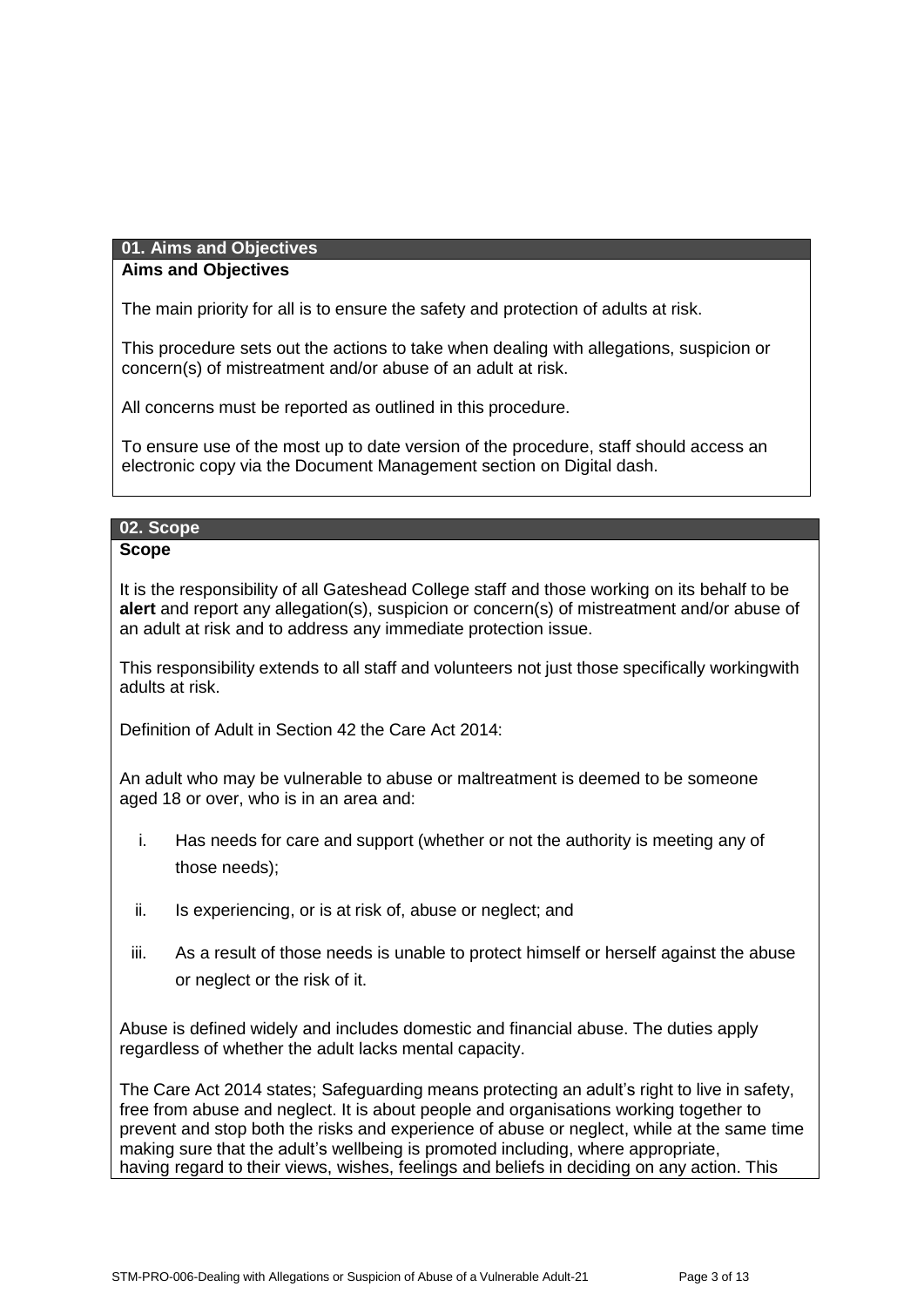must recognise that adults sometimes have complex interpersonal relationships and may be ambivalent, unclear or unrealistic about their personal circumstances.

The Lord Chancellor's Department core definition of "vulnerable adult" is a person aged 18 years or over 'who is or may be in need of community care services by reason of disability, age or illness; and is or may be unable to take care of him or herself, or unable to protect him or herself against significant harm or exploitation'.

This does not mean that just because a person is old or frail or has a disability they are inevitably 'at risk'. For example, a person with a disability who has mental capacity to make decisions about their own safety could be perfectly able to make informed choices and protect themselves from harm. In the context of Safeguarding Adults, the vulnerability of the Adult at Risk is related to how able they are to make and exercise their own informed choices free from duress, pressure or undue influence of any sort, and to protect themselves from abuse, neglect and exploitation. It is important to note that people with capacity can also be vulnerable.

An Adult at Risk's vulnerability is determined by a range of interconnected factors including personal characteristics, factors associated with their situation or environment and social factors. Some of these are described in the table below.

An Adult at Risk may therefore be a person who:

- is elderly and frail due to ill health, physical disability or cognitive impairment
- has a learning disability
- has a physical disability and/or a sensory impairment
- has mental health needs including dementia or a personality disorder
- has a long-term illness/condition
- misuses substances or alcohol
- is a carer such as a family member/friend who provides personal assistance and care to adults and is subject to abuse
- is unable to look after their own wellbeing, property, rights or other interests
- is in need of care and support but is unable to demonstrate the capacity to make an informed decision about themselves

(This list is not exhaustive.)

Regulated activity for adults is divided into six categories, each with detailed subcategories and a definition of who is to be treated as a vulnerable adult recipient in each case.

- 1. Providing health care
- 2. Providing personal care
- 3. Providing social work
- 4. Assistance with general household activities
- 5. Assistance with conduct of a person's own affairs
- 6. Conveying (transporting from one place to another)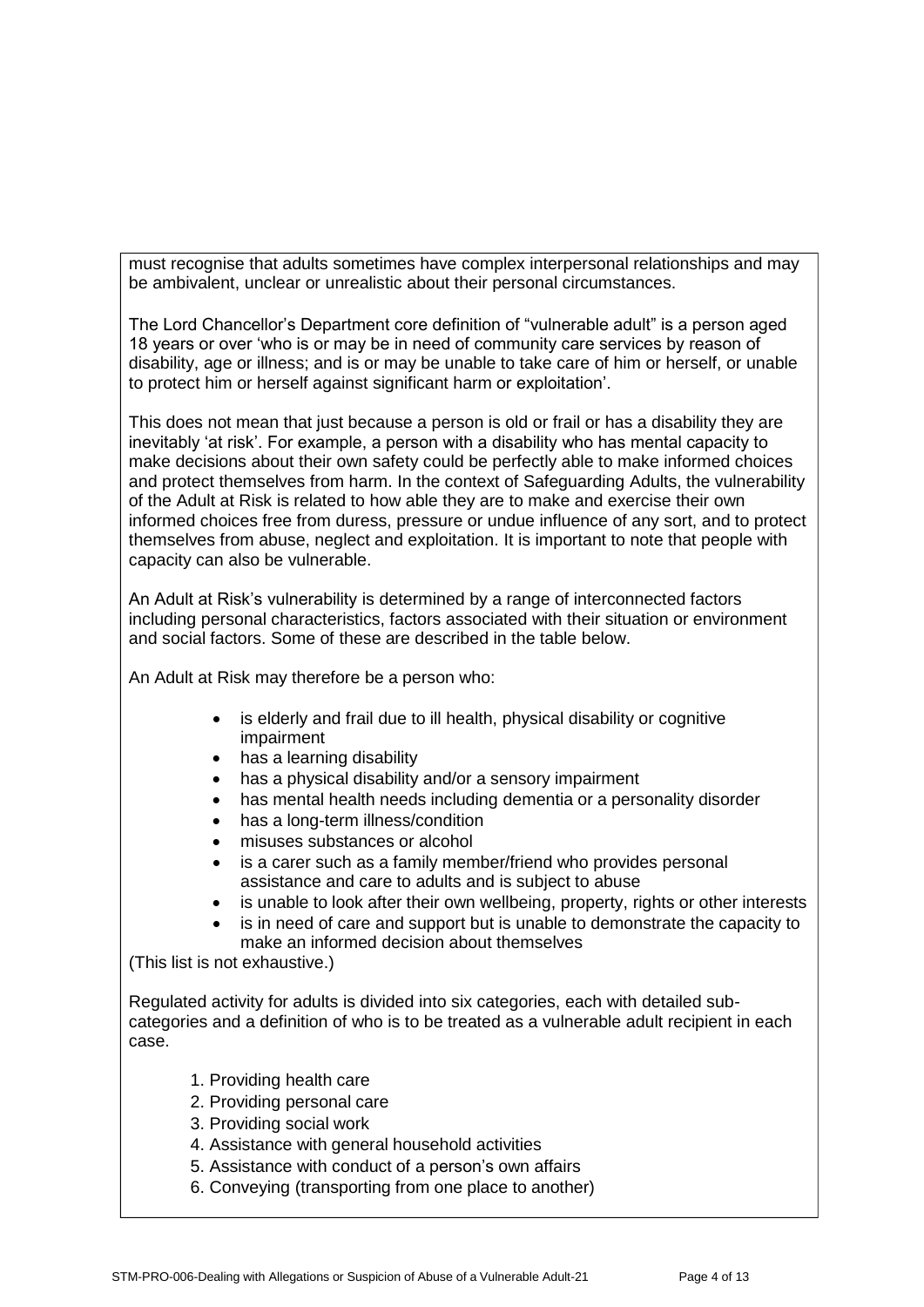Regulated activity includes the supervision of any person carrying out regulated activity.

The definition of regulated activity does not include such activities carried out in the course of family relationships, and personal, non-commercial relationships.

Gateshead Council has replaced the term 'Vulnerable Adult' to that of 'Adult at Risk'. Description of an 'Adult at Risk' matches that of the definition above.

## **Restraining students**

Using force to restrain or physically direct a learner should be regarded as a last resort. There are situations in which there is no safer alternative, but individual members of staff can minimise the chances of these arising by following the approved guidelines, please see 'The Use of Force to Control or Restrain Students Policy Statement and Procedure' - STM -PRO-018.

## **Intimate Care**

The College takes seriously its responsibility to safeguard and promote the welfare of the young people and adults at risk in its care. Meeting a student's intimate care needs is one aspect of safeguarding. Please see 'Intimate Care' guidelines – CLS-GDE-008-01.

#### **03. Procedure**

#### **Procedure**

The overriding priority in following this procedure is to ensure the safety and protection of the vulnerable adult(s).

#### **3.1 Roles within the procedure**

Within the procedure there are **two roles**: Alerter and Designated Safeguarding officer.

**The Alerter**: where there is a **suspicion, allegation or any concern** that an adult has been or is at risk of abuse, or harm, this should be reported immediately and accurately to Darren Heathcote, the Head of Student Services, who can be contacted on Tel 0191 490 4611 or 07736364425 or [Darren.heathcote@gateshead.ac.uk](mailto:Darren.heathcote@gateshead.ac.uk)

Staff working outside of the Gateshead area should contact their direct line managerabout any concern and he/she will contact the Head of Student Services.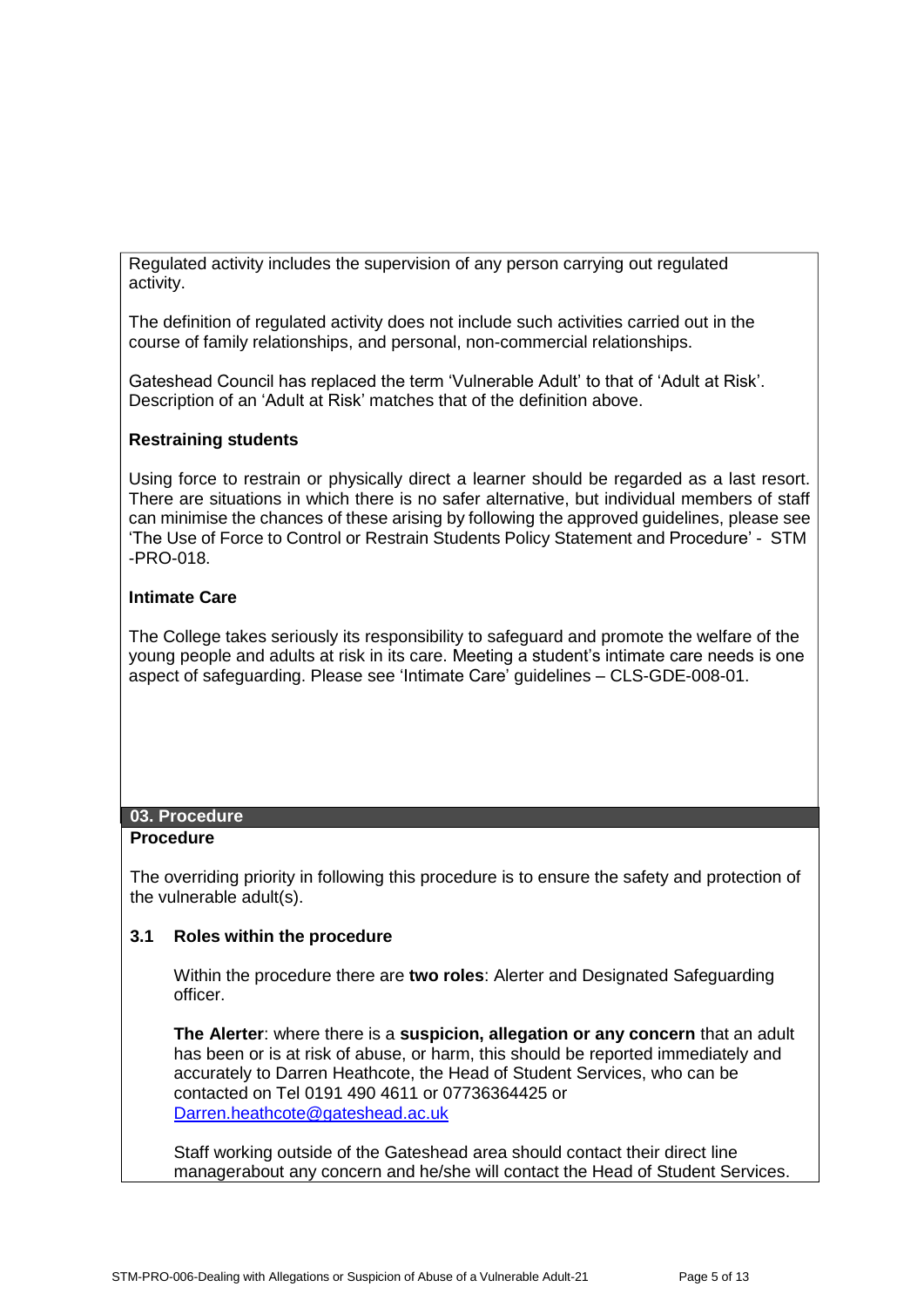If he cannot be contacted, report the matter to either of the deputy safeguarding officers: Chris Toon, Deputy Principal: Curriculum and Quality Ext 2202, or Helen Keene, Student Health and Wellbeing Co-ordinator Ext. 2339 [helen.keene@gateshead.ac.uk. I](mailto:helen.keene@gateshead.ac.uk.)f these staff are unavailable please contact either a Reception point or the Executive Team's Personal Assistant on Ext. 2202/2201 who will advise on other contacts or email [debra.murphy@gateshead.ac.uk](mailto:debra.murphy@gateshead.ac.uk)

## **You must not try to investigate the matter on your own.**

The Head of Student Services is the DSLO (Designated Safeguarding Lead Officer). This requires the DSLO or one of the deputy safeguarding officers to coordinate action within the institution and liaise with other agencies.

## **3.2 Responding to a disclosure of abuse**

If an adult discloses to you details of apparent abuse, you should listen carefully to him/her, and follow the guidelines below:

- try to remain calm, listen patiently, and treat the information seriously;
- reassure the person who is telling you their concerns or showing you an injury that they are doing the right thing;
- only clarify the bare facts of the reported abuse or grounds for suspicion, do not ask leading questions e.g. suggesting names of who may have perpetrated the abuse if the person does not disclose it;
- advise them what to do next, as appropriate and what we will do;
- remember to consider your own safety as well as that of others;
- **on occasions of serious crime and/or immediate threat of harm, you should contact the emergency 999 services;**
- if you suspect a crime has been committed then preserve evidence. Do not touch or clean up. Do not wash clothing, floor coverings or dispose of anything. Support the adult but discourage them from getting washed until after they have been seen by an appropriate Police doctor or the Police have given alternative advice.
- NB: The first 72 hours are particularly important to the Police for collecting forensic evidence;
- remember your Duty of Care. Reporting suspicions of mistreatment or abuse is not telling tales;
- make a prompt legible record of what you saw or were told using the adult's actual words. Read back to the person what you have recorded to clarify or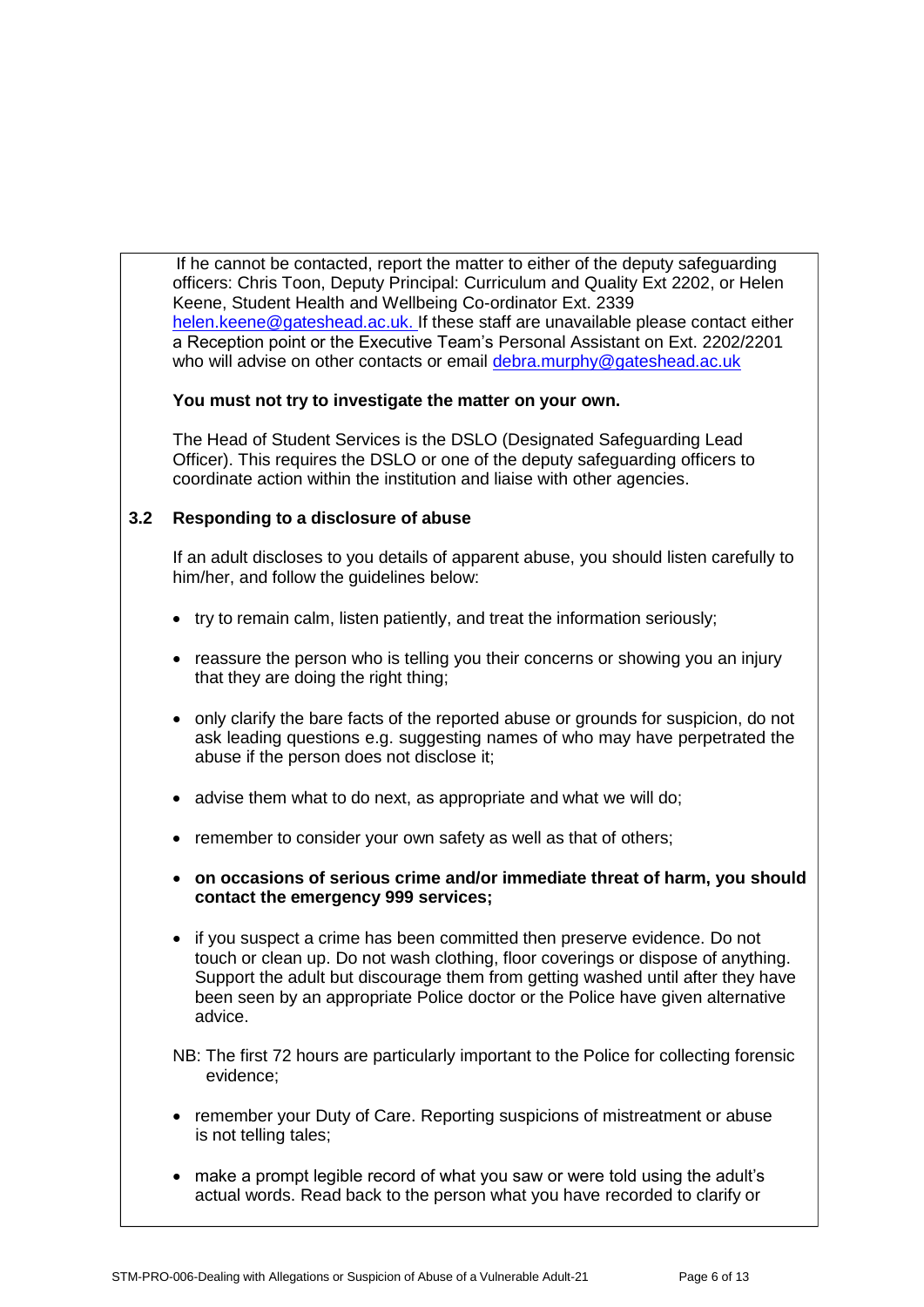confirm what they have said. Note the names of any witnesses, accurate times and the reasons for the actions you took. Make sure you distinguish between fact and opinion; sometimes the use of body diagrams can be useful.

## **You should not:**

- put yourself at risk;
- appear shocked, disgusted or angry;
- make judgemental comments;
- begin to investigate the situation or try to prove the information is true;
- carry out intimate care or examinations;
- make false allegations;
- speak about the situation with the alleged abuser or take any action which might alert the alleged perpetrator;
- discuss the incident with anyone without agreeing this with the Head of Student Services or one of the deputy safeguarding officers.
- promise to keep secrets or guarantee confidentiality. If an adult makes an allegation and asks that you keep it confidential, you should inform the person that you will respect their right to confidentiality as far as you are able to, but that you are not able to keep the matter secret.

## **3.3 What happens following the reporting of an allegation, suspicion or concern**

Following a report, an immediate decision i.e. within hours, will be made to make a referral to the relevant external duty point, or if not what the appropriate action may be.

Taking into account all the information available, the Head of Student Services (or a deputy safeguarding officer) will decide on the next steps, which may include taking no further action. Where the Head of Student Services decides that further action is necessary, this may be to:

- seek further advice from Adult Social Care Direct Phone: 0191 433 7033 Web:<https://www.gateshead.gov.uk/article/9972/Contact-Adult-Social-Care> (24 hours a day, 7 days a week)
- report the matter to the Police if a crime is suspected Phone: 101 or 999 to be connected to your local Police force.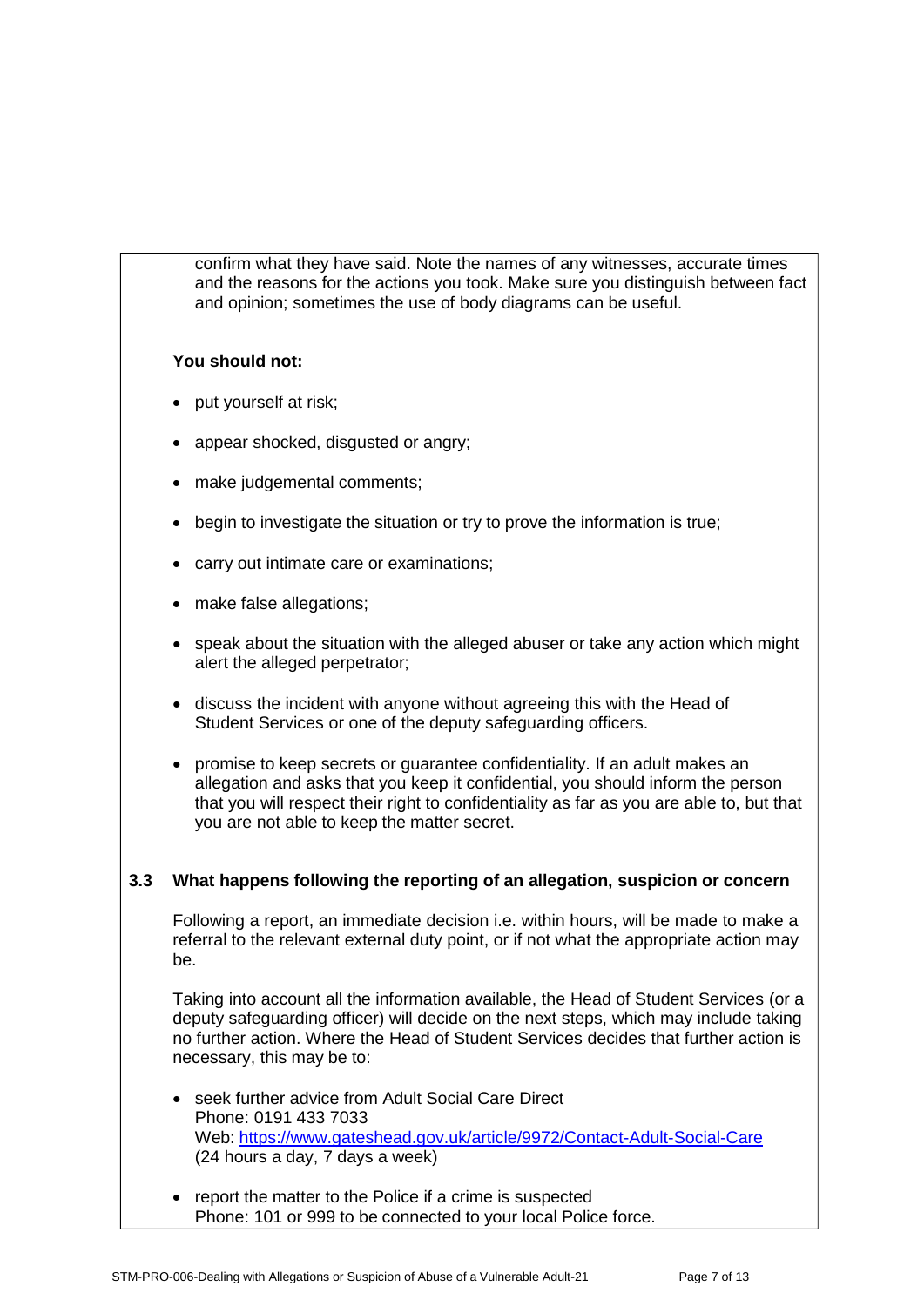If the Head of Student Services, or in his absence a deputy safeguarding officer or a manager to whom the report is made, is satisfied there is an element of substance to an allegation an external duty point will be advised within hours.

The referrer will follow the instructions provided by the duty point (Local Authority or Police) in relation to how the duty point wishes the referral to be made.

The Head of Student Services will, where appropriate/possible, keep the member(s) of staff who raised the concern(s) informed about the progress/outcome of the case. The actions undertaken by the Head of Student Services with respect to this will be influenced by any multi agency agreement. Other staff will bekept informed of the progress of the case on a 'need to know' basis.

Any detailed information about a case will be confined to the Head of Student Services (and if not involved in the allegations and with the consent of the adult at risk as appropriate with the parents/guardians/carers).

## **3.4 Written reports and evidencing decisions**

Staff will be required to complete an electronic referral form as soon as possible and within 24 hours of the incident. This will provide information supporting the DSLO or deputy to determine if the referral will be addressed as a safeguarding concern or if another service/team will be asked to address the matter.

Staff can access the Incident/Concern/Suspicion form here: [http://gc-websvr-](http://gc-websvr-01/SafeguardingMVC/Home/CreateCase)[01/SafeguardingMVC/Home/CreateCase](http://gc-websvr-01/SafeguardingMVC/Home/CreateCase) or download from Document Management via Digital Dashboard. The following information is required:

- student name;
- student ID no.;
- student D.O.B.;
- qender:
- details of the incident, concern or suspicion, including any alleged abuse;
- highlight if the student is in immediate danger;
- place where the incident happened;
- date and time;
- your name and the names of others present;
- a description of any injuries observed;
- the account which has been given of the allegation, (as verbatim as possible);
- any other relevant information
- Is there any local knowledge which might impact on the safeguarding arrangements of the student

All records will be kept secure in the college electronic safeguarding system, which is accessible to the safeguarding team. Records/notes must not be kept in student records held by course teams or in notes/emails the On-Track system. Some adults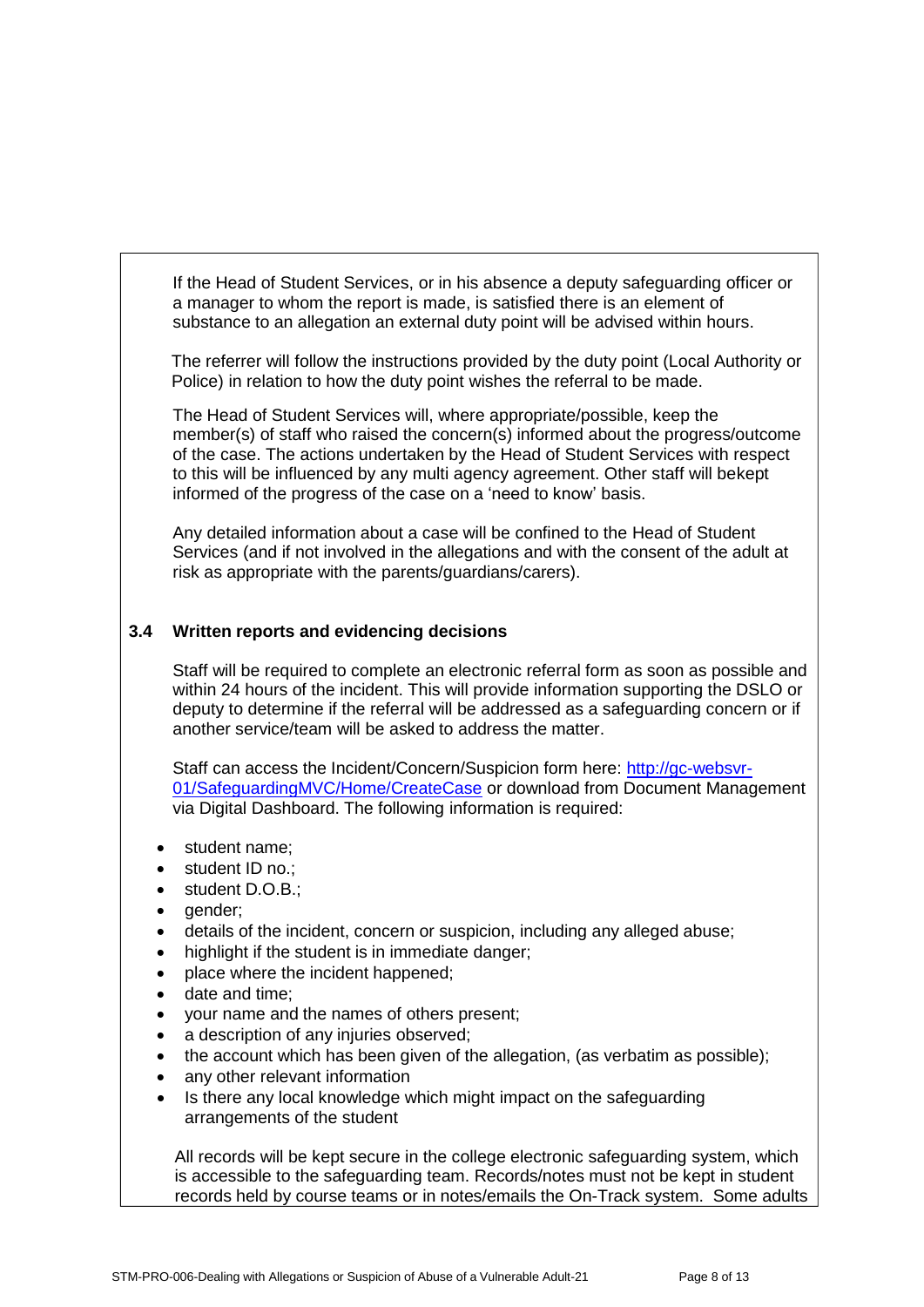with learning difficulties and/or disabilities and/or impairment may need special consideration since possible abuse may be masked.

Please be aware that any written account may be required later as part of an investigation, legal action or disciplinary procedure. The record should be factual and should not include opinions or personal interpretations of the facts presented. The record should contain as much detail as possible, including for example, any apparent physical signs of abuse or other circumstances which led to the suspicion, any witness(es) to the alleged abuse/mistreatment, a record of the account given to you of abuse by the adult concerned, as accurately as you are able to record it and where possible using their words. The record should be signed, dated and a copy stored in a secure place in line with data protection requirements.

If writing by hand, make sure that the record is legible.

For further advice, please contact the Head of Student Services.

If a decision is made not to make a referral, this will be clearly recorded, including who authorized the decision and on what grounds the decision was made.

#### **3.5 Capacity and Consent**

Mental capacity is a legal concept. It is the ability at that point in time to understand, retain and use the information required to make an informed decision on a specific issue and understand the consequences. It is also necessary to be able to communicate this decision.

Adults are presumed to have capacity until it is professionally assessed they do not.

All reasonable steps must be taken to help an adult make those decisions which they are able to. This includes being creative in the way in which information is given to the adult in an accessible form.

An adult must not be treated as being unable to make a decision just because they make an unwise choice.

Lack of capacity will be decided on the balance of probabilities. Thorough multidisciplinary assessments should set out the reasons upon which their judgement is based. They should address carer's views of the adult's capacity.

**Deprivation of liberty -** In certain cases, the restrictions placed upon an individual who lacks capacity to consent to the arrangements of their care may amount to "deprivation of liberty". This must be judged on a case-by-case basis. Where it appears a deprivation of liberty might occur, the provider of care (usually a hospital or a care home) has to apply to their local authority, who will then arrange an assessment of the individual's care and treatment to decide if the deprivation of liberty is in the best interests of the individual concerned.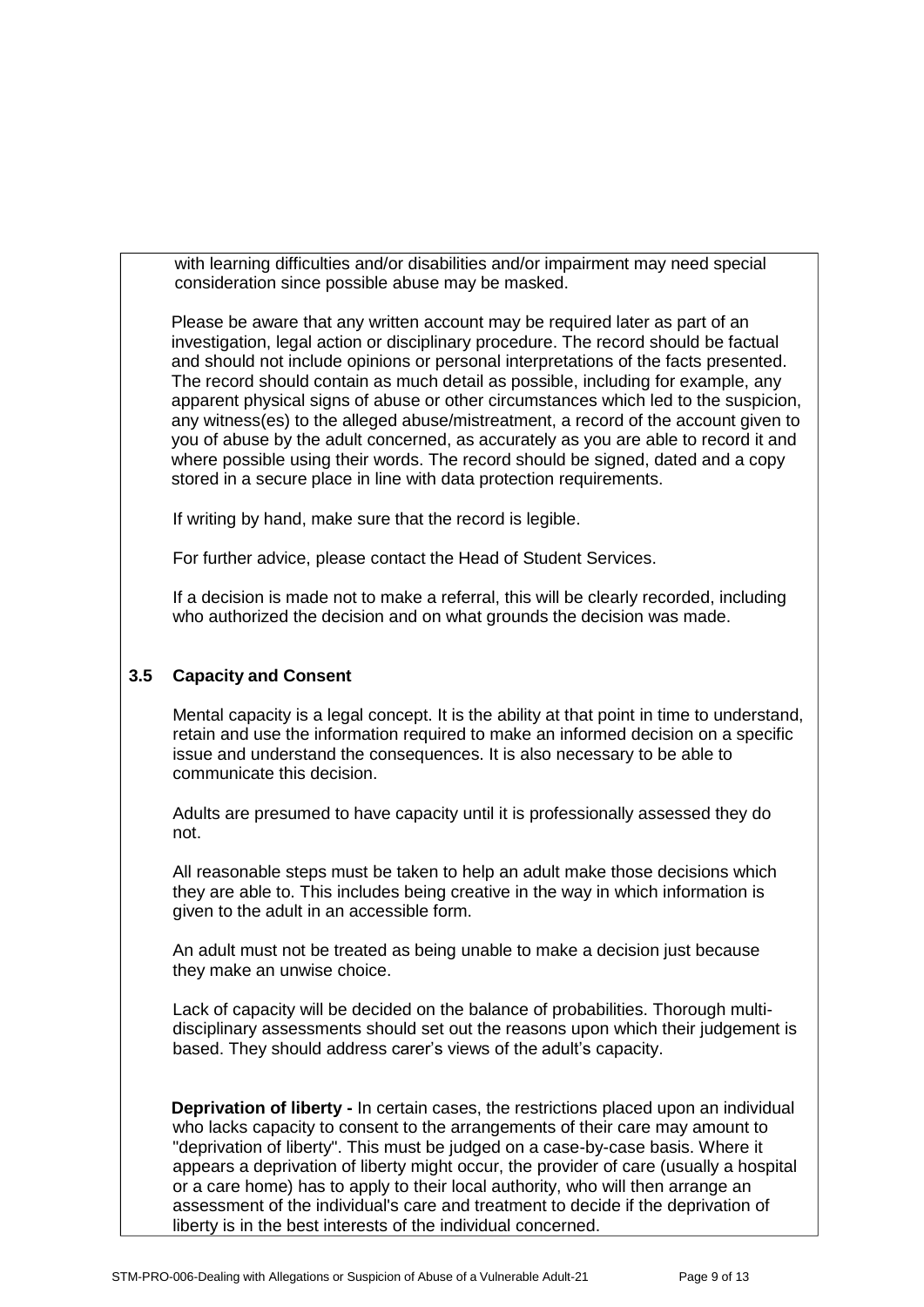## **3.6 Confidentiality and Information Sharing**

Staff should ensure they discuss issues of confidentiality with the Head of Student Services, especially if there is not the adult's informed consent.

Duty of Care – staff and volunteers have a duty of care towards learners. This means they have a responsibility to act whenever there is a concern of possible mistreatment or abuse to an adult at risk.

A failure to report concerns may be seen as agreeing with the abuse, or as being negligent which in some cases may lead to disciplinary or other action.

The adult at risk should be informed at the earliest possible stage of a disclosure that the information will be passed on.

All conversation regarding and with an adult at risk should always be held in private even if this is not requested and the adult at risk should be given the opportunity to have another person with them for support e.g. friend, staff member.

Whatever happens, there should always be openness and honesty with the adult at risk if it is intended to take the case further.

'Taking the right action' will be a balance between responding to the adult's wishes and his/her best interests; judgement of their capacity; whether the alleged abuser was in position of trust and the duty of care to protect other adults at risk or children who may be at risk.

Public interest issues and duty of care may require us to overrule an adult's wishes for confidentiality.

Remember adults are presumed to have the right to make their own decisions, and be involved in decisions made on their behalf unless there are clear grounds to overrule this:

- as a result of their lack of mental capacity;
- a wider public interest issue is involved e.g. the alleged abuser is in a position of trust;
- there are concerns about the welfare or protection of other vulnerable adults or children.

Where staff have concerns that a safeguarding referral they have made is not being addressed correctly within the organisation or by other agencies these concerns can be raised with the Head of Student Services who operates as Designated Safeguarding Lead Officer. If there are circumstances where the member of staff believes that the DLSO is not addressing these concerns correctly